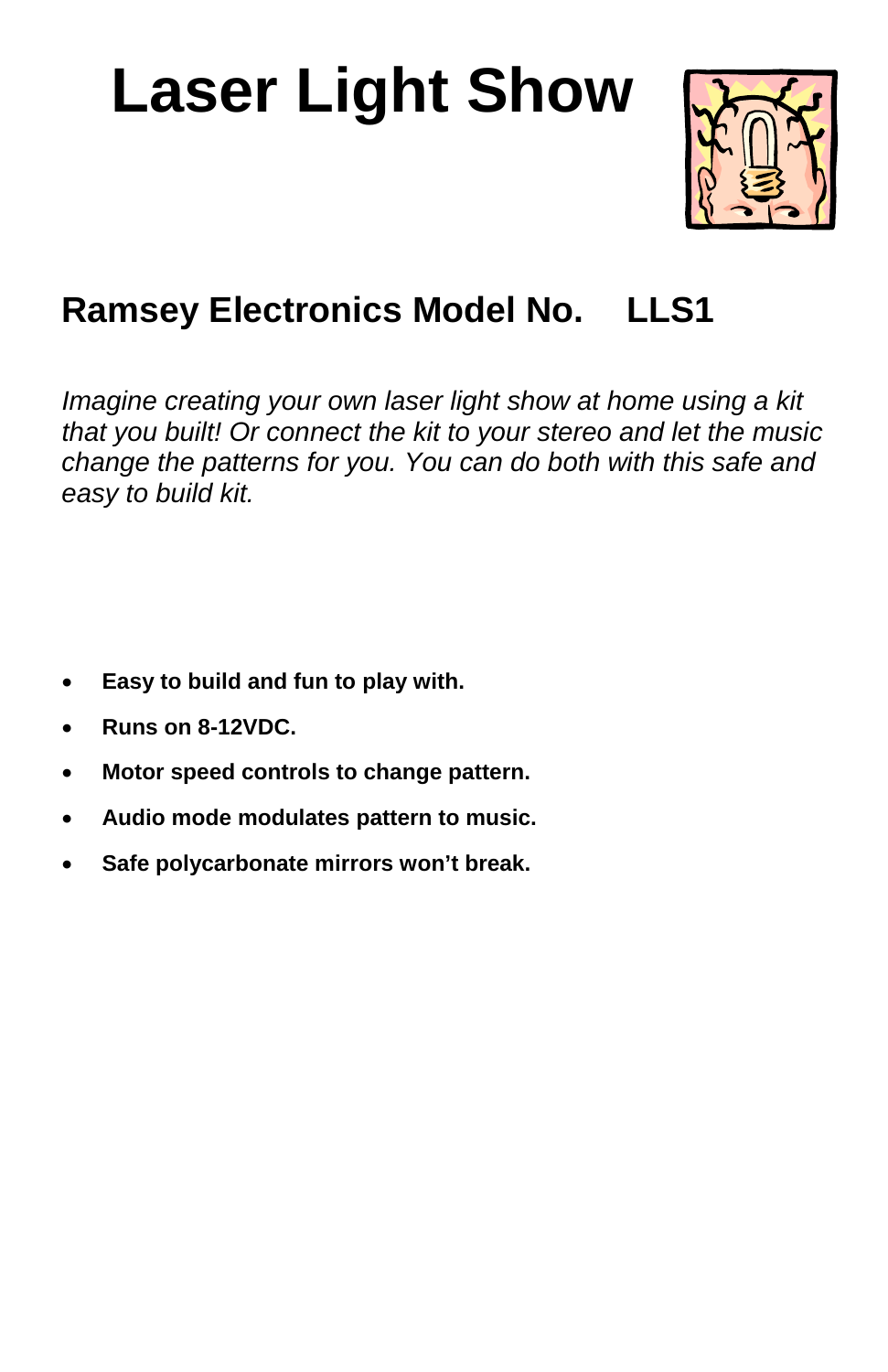

#### *PARTIAL LIST OF AVAILABLE KITS:*

#### **RAMSEY TRANSMITTER KITS**

- **FM10A, FM25B FM Stereo Transmitters**
- **AM1, AM25 Transmitter**

#### **RAMSEY RECEIVER KITS**

- **FR1 FM Broadcast Receiver**
- **AR1 Aircraft Band Receiver**
- **SR2 Shortwave Receiver**
- **AA7 Active Antenna**
- **SC1 Shortwave Converter**

#### **RAMSEY HOBBY KITS**

- **SG7 Personal Speed Radar** • **SS70A Speech Scrambler/ Descrambler**
- **TT1 Telephone Recorder**
- **SP1 Speakerphone**
- **MD3 Microwave Motion Detector**
- **PH14 Peak hold Meter**
- **LC1 Inductance-Capacitance Meter**

#### **RAMSEY AMATEUR RADIO KITS**

- **HR Series HF All Mode Receivers**
- **DDF1 Doppler Direction Finder Kit**
- **QRP Series HF CW Transmitters**
- **CW7 CW Keyer**
- **QRP Power Amplifiers**

#### **RAMSEY MINI-KITS**

**Many other kits are available for hobby, school, scouts and just plain FUN. New kits are always under development. Write or call for our free Ramsey catalog.** 

> LLS1 Laser Light Show Ramsey Electronics publication No. LLS1 Rev. 1.1a September 2003

COPYRIGHT ©2003 by Ramsey Electronics, Inc. 590 Fishers Station Drive, Victor, New York 14564. All rights reserved. No portion of this publication may be copied or duplicated without the written permission of Ramsey Electronics, Inc. Printed in the United States of America.

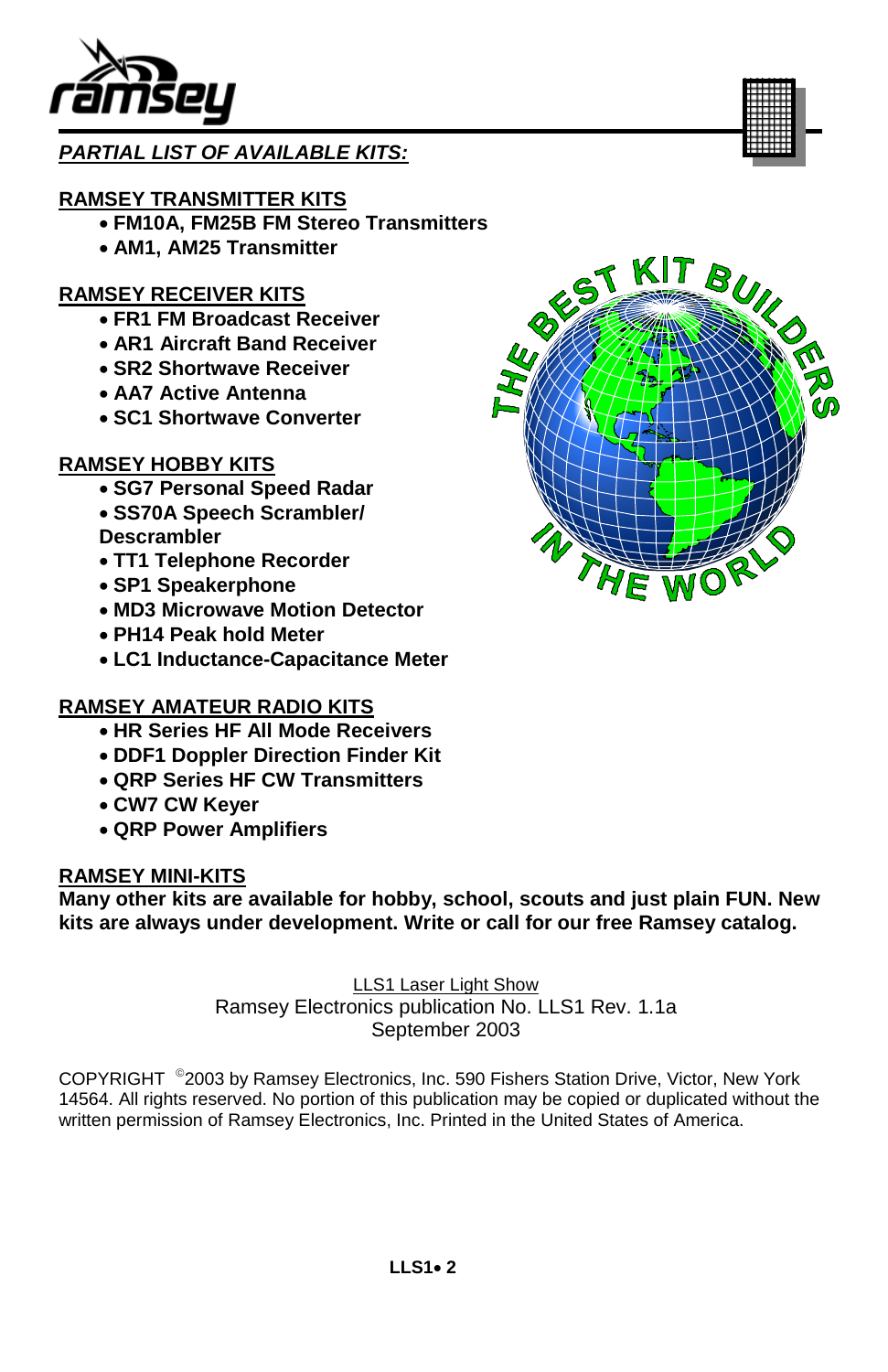

# KIT ASSEMBLY AND INSTRUCTION MANUAL FOR

# **Laser Light Show**

# **TABLE OF CONTENTS**

| LLS1 Parts Layout Diagram 10 |  |
|------------------------------|--|
|                              |  |
|                              |  |
|                              |  |
|                              |  |
|                              |  |



#### **RAMSEY ELECTRONICS, INC.**

590 Fishers Station Drive Victor, New York 14564 Phone (585) 924-4560 Fax (585) 924-4555 www.ramseykits.com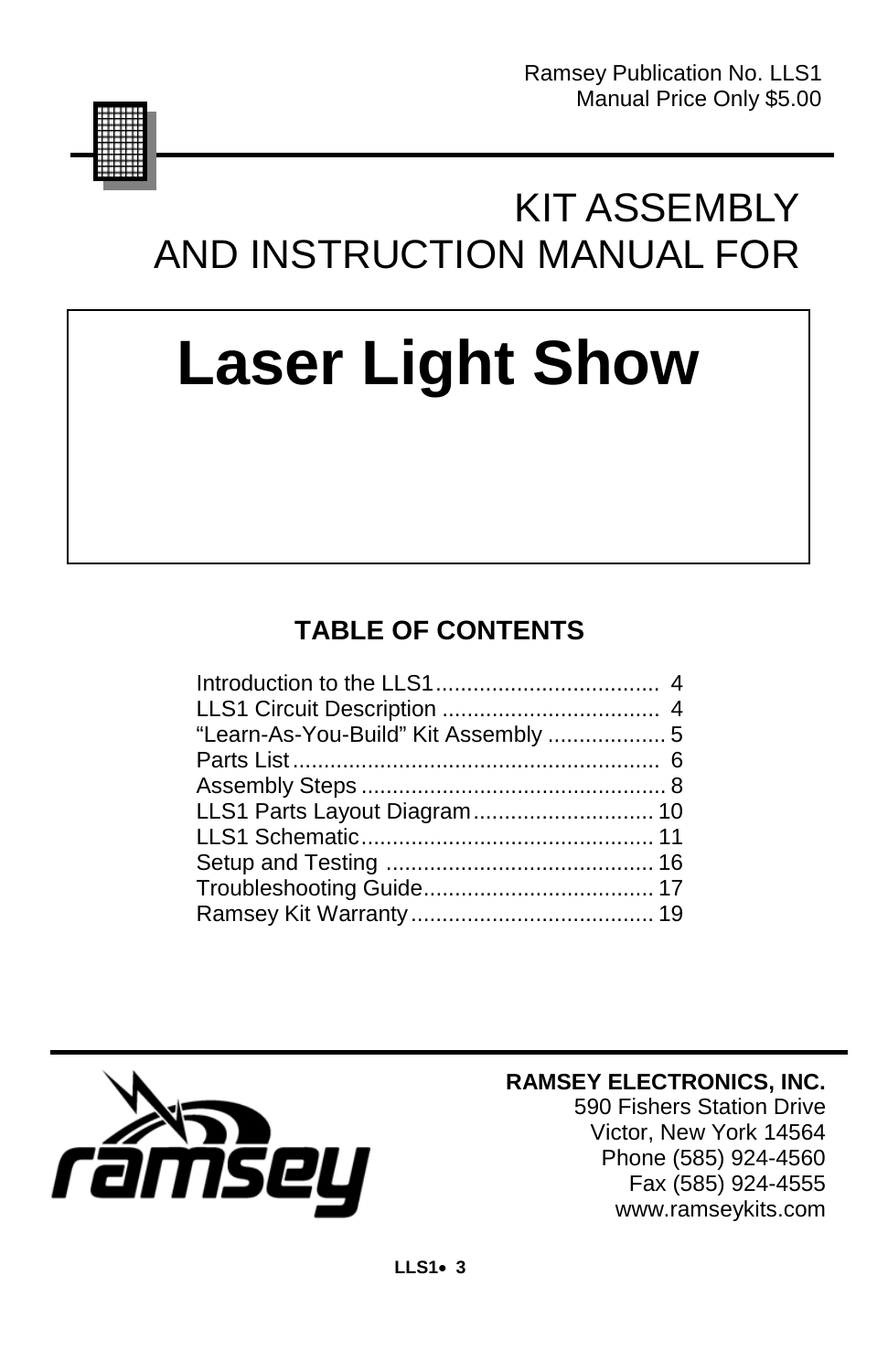# **WARNING: This kit uses a CDRH class IIIa laser, which although not particularly dangerous, it is conceivable that it could cause eye damage under prolonged direct viewing. DO NOT STARE INTO THE BEAM.**

#### **INTRODUCTION**

Now you can create your own laser light show at home! Your LLS1 will make different "spirograph" patterns on your wall. A laser beam is emitted from a laser pointer and bounces off two spinning mirrors and a mirror mounted to a speaker. The spinning mirrors bend the beam in circular motions to create the "spirograph" patterns. The mirror mounted on a speaker will vibrate to an audio source and cause the spirograph patterns to "jiggle" to the music. The motor speeds are adjustable to create different patterns and the speaker volume can be adjusted to give more or less audio modulation to the laser beam.

#### **LLS1 CIRCUIT DESCRIPTION**

The LLS1 can be broken up into 2 parts: the motor controls and the audio section. There are two motors, and each one has a controller. The controller is an oscillator circuit made with the timeless 555 timer. Refer to the schematic. As you can see there are two identical circuits at the top of the page. Each one has a 555 timer that pulses a power transistor. The power transistor then drives a motor. The power transistor is important because if the 555s were used to drive the motors directly, they would overheat. Potentiometers R1 and R2 adjust the duty cycle of the 555's pulses and this changes the motor speed. At the bottom of the page is the audio amplifier that runs the LLS1's speaker. Okay, let's get building.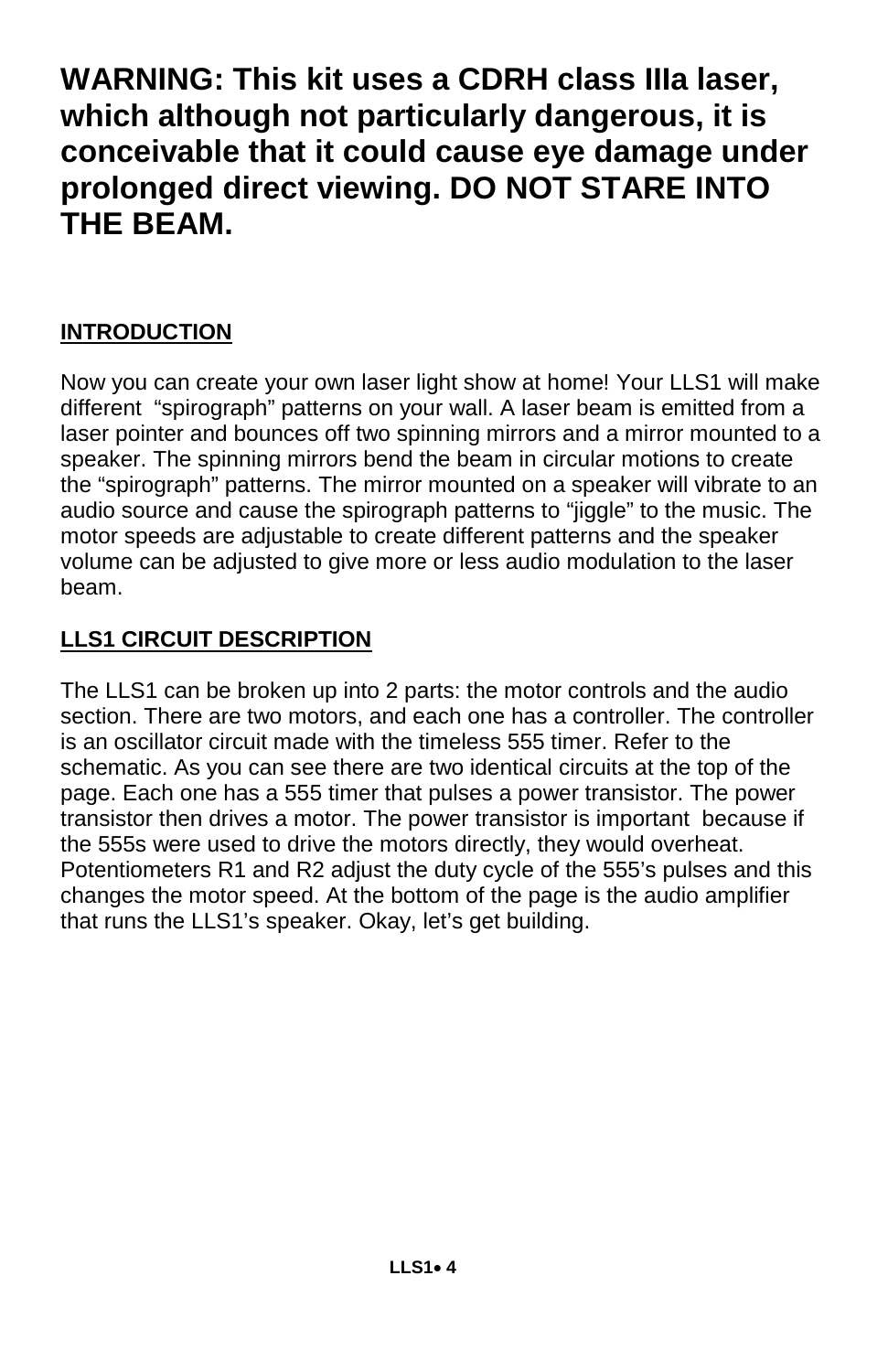#### **RAMSEY Learn-As-You-Build KIT ASSEMBLY**

In order to make good solder connections on the LLS1 printed circuit board you should practice good soldering techniques.

- Use a 25-watt soldering pencil with a clean, sharp tip.
- Use only rosin-core solder intended for electronics use.
- Use bright lighting; a magnifying lamp or bench-style magnifier may be helpful.
- Do your work in stages, taking breaks to check your work. Carefully brush away wire cuttings so they don't lodge between solder connections.

We have a two-fold "strategy" for the order of the following kit assembly steps. First, we install parts in physical relationship to each other, so there's minimal chance of inserting wires into wrong holes. Second, whenever possible, we install in an order that fits our "Learn-As-You Build" Kit building philosophy. This entails describing the circuit that you are building instead of just blindly installing components. We hope that this will not only make assembly of our kits easier, but help you to understand the circuit you're constructing.

For each part, our word "Install" always means these steps:

- 1. Pick the correct part value to start with.
- 2. Insert it into the correct PC board location.

 3. Orient it correctly, follow the PC board drawing and the written directions for all parts - especially when there's a right way and a wrong way to solder it in. (Diode bands, electrolytic capacitor polarity, transistor shapes, dotted or notched ends of IC's, and so forth.)

 4. Solder all connections unless directed otherwise. Use enough heat and solder flow for clean, shiny, completed connections.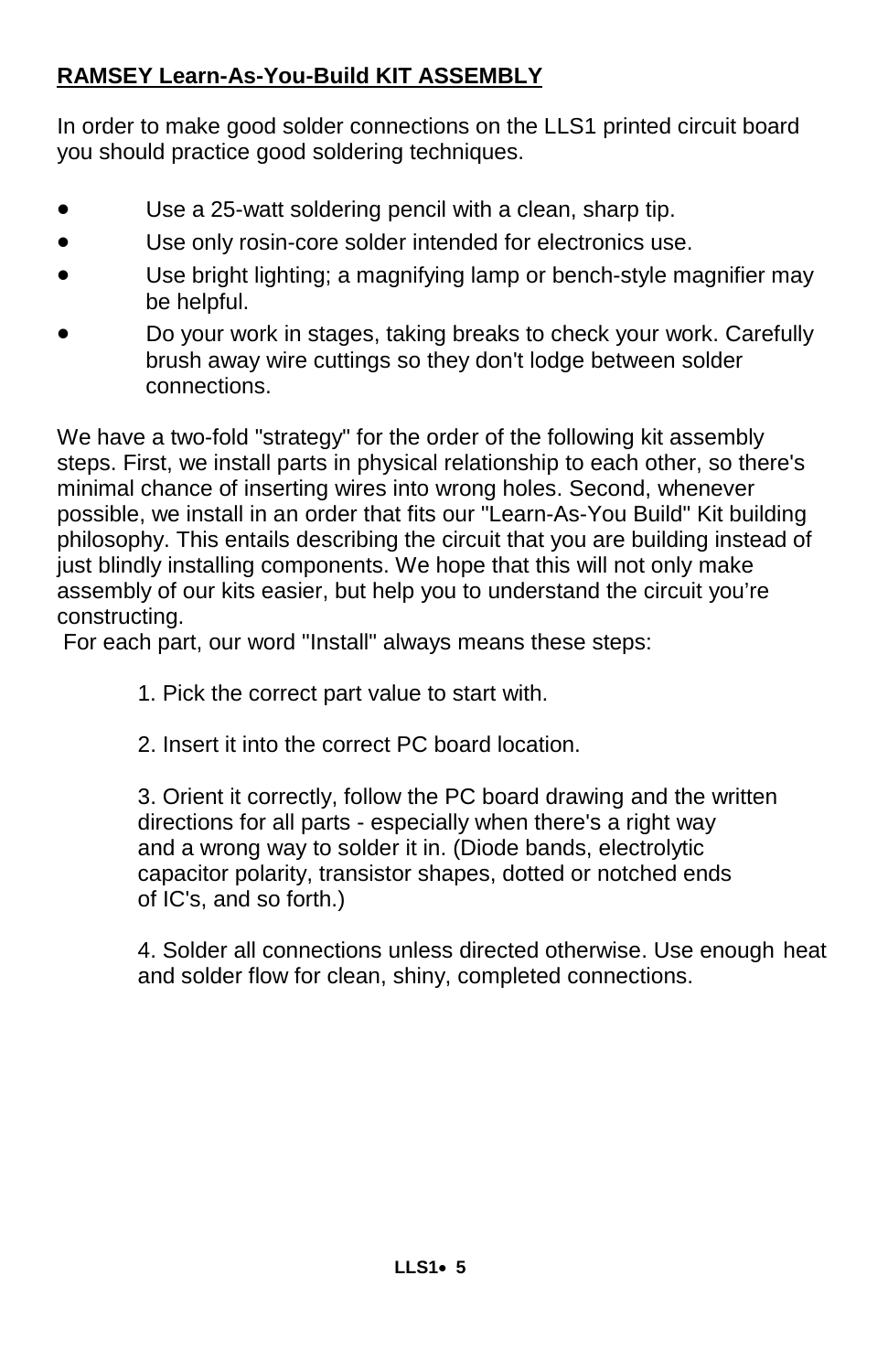#### **LLS1 PARTS LIST**

Sort and "check off" the components in the boxes provided. We do our best to pack all our kits correctly but it is *possible* that a mistake has occurred and we missed a part. Please note that physical descriptions of parts are for those currently being shipped. Sometimes the parts in your kit may have a different appearance but still have the same values.

#### RESISTORS

- $\Box$  4 1K ohm resistors [brown-black-red] (R5,R6,R7,R8)
- $\Box$  2 22 ohm resistors [red-red-black] (R10,R11)
- $\Box$  1 100 ohm resistor [brown-black-brown] (R4)
- $\Box$  2 10K ohm potentiometers (R1,R2)
- $\Box$  1 100K ohm potentiometer (R3)
- $\Box$  1 2 ohm resistor [red-black-gold] (R9)

#### CAPACITORS

- □ 2 0.47 uF electrolytic capacitors (C2, C3)
- □ 2 1 uF electrolytic capacitor (C1,C4)
- □ 4 10 uF electrolytic capacitor (C5,C6,C7,C8)
- $\Box$  1 .01 uF ceramic disk capacitor [marked 103] (C10)
- 1 .1 uF ceramic disk capacitor [marked 104] (C11)
- $\Box$  1 220 uF electrolytic capacitor (C12)
- $\Box$  1 470 uF electrolytic capacitor (C9)

#### **SEMICONDUCTORS**

- □ 2 555 Timer IC [marked NE555N] (U1,U2)
- **12** 1N4002 diode (D4,D5)
- □ 2 1N4148 diode (D2,D3)
- $\Box$  1 7805 voltage regulator (VR1)
- $\Box$  1 LM386N audio amplifier (U3)
- **D** 2 BS170 power MOSFET (Q1,Q2)

#### **MISCELLANEOUS**

- $\Box$  1 red/black twisted wire, 15 inches
- $\Box$  1 22AWG wire, approximately 4 ft  $\Box$  1 power jack (J1)
- power jack (J1)
- $\Box$  1 RCA jack (J2)
- $\Box$  1 pushbutton switch (S1)
- $\Box$  1 length of double sticky foam tape 2"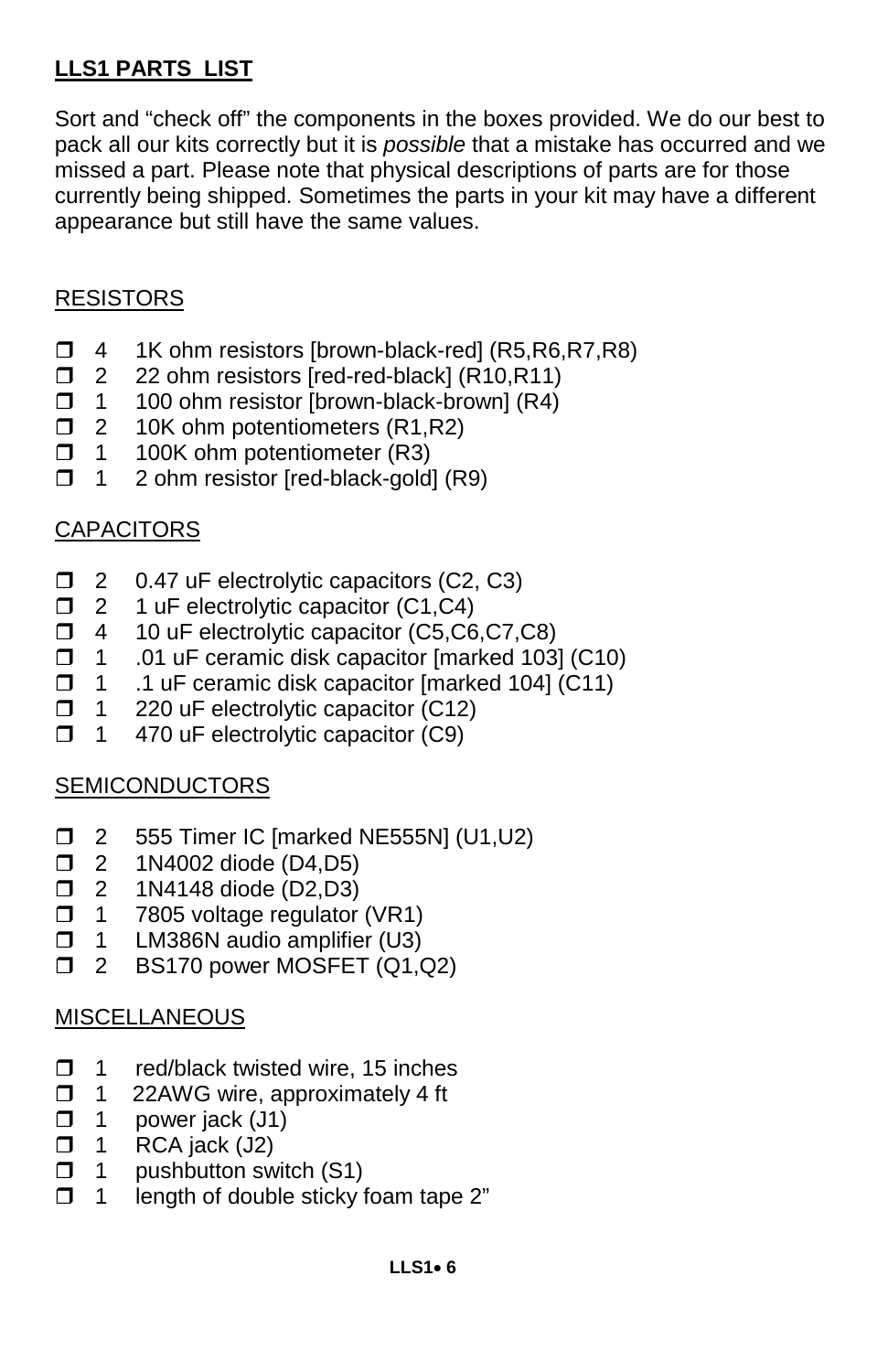- $\Box$  2 dc motors<br> $\Box$  1 8 ohm spe
- 1 8 ohm speaker
- □ 2 big mirrors
- 1 small mirror
- 1 foam piece
- **1** 4 rubber feet
- $\Box$  2 nylon cable ties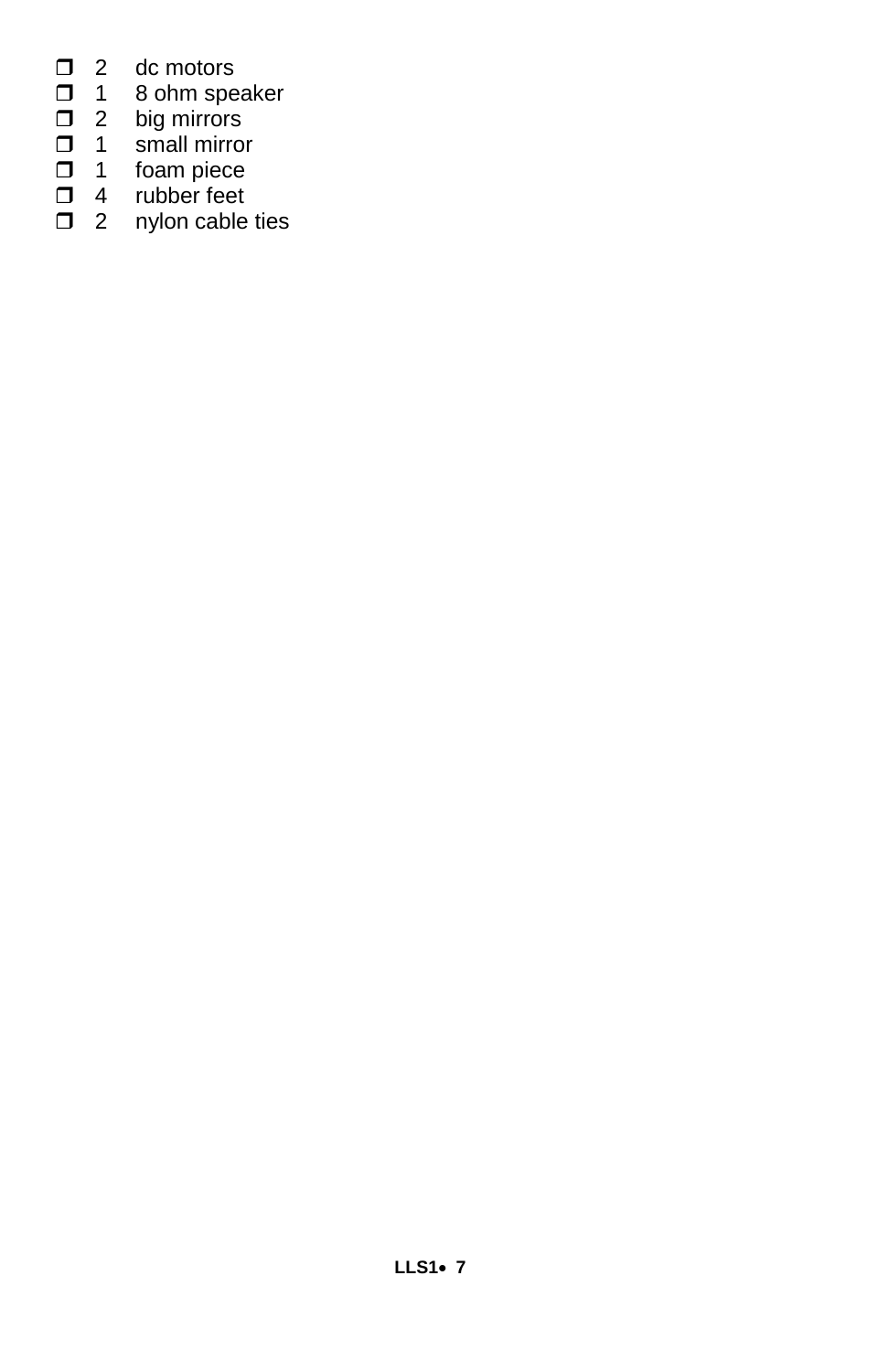#### **LLS1 PC BOARD ASSEMBLY STEPS**

- $\Box$  1. Take a look at the layout diagram. Let's start with the bottom part of the board where all the circuitry is first, before moving on to the motors and mirrors. Install J2, the RCA jack at the bottom left of the board.
- □ 2. Next, install C9, 470 uF electrolytic capacitor next to J2. Watch the polarity. Make sure the lead soldered next to the "+" is not marked with a "-" band.
- 3. Install C5, 10 uF electrolytic capacitor, between J2 and C9. Watch polarity.
- 4. Install U3, LM386 audio amplifier [marked LM386N], above C9. Be sure the notch at one end of the IC lines up with the notch on the board drawing.
- 5. Install C10, .01 uF ceramic disk capacitor [marked 103], right of C9.
- $\Box$  6. Install C4, 1 uF electrolytic capacitor, next to C9. Watch that polarity!
- 7. Install Q2, BS170 power MOSFET, [marked BS170], next to C10. Be sure they go in the right way. The flat side of the transistor should line up with the flat side of the drawing (facing C10).
- $\Box$  8. Install U2, a 555 timer IC to the right of Q2. Make sure it goes in the right way, following the dotted or notched end of the part and the silkscreen or parts layout diagram. The dot or notch indicates pin 1.
- □ 9. Install D2, 1N4148 diode [ glass package] next to C4. Make sure the band on it lines up with the band on the board layout.
- □ 10. Install R6, 1K ohm resistor [brown-black-red].
- □ 11. Install C3, 0.47 uF electrolytic capacitor, above U2. Watch polarity.
- □ 12. Install R8, 1K ohm resistor [brown-black-red], just to the right of U2.
- $\Box$  13. Install C1, 1 uF capacitor, to the right of R8.
- □ 14. Install Q1, the other BS170 power MOSFET, above C1. Make sure it goes in the right way, flat side facing R8.
- □ 15. Install R5, 1K ohm resistor [brown-black-red], above Q1.
- $\Box$  16. Install D3, 1N4148 [glass package], next to C1. Line up the band with the band on the board drawing.
- 17. Install U1, the second 555 timer [marked LM555N], right above D3.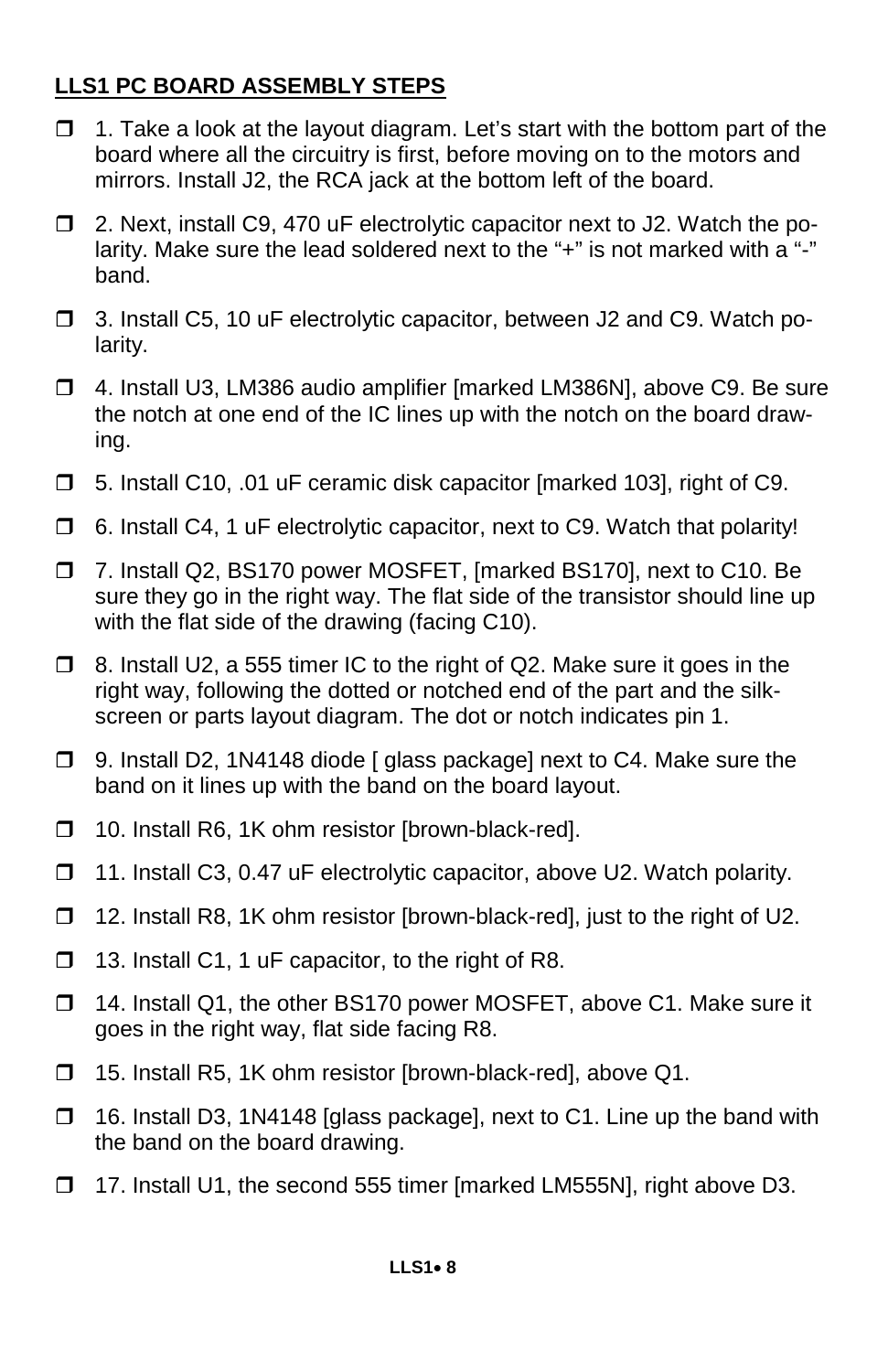- $\Box$  18. Install C2, 0.47 uF electrolytic capacitor, next to R5.
- □ 19. Install R7, 1K ohm resistor [brown-black-red], next to U1.
- $\Box$  20. Now, lets solder in the three potentiometers that adjust the motor speed and amplifier volume. Install R1, R2, and R3 at the bottom of the board. Be sure they're positioned correctly and flush to the PC board before soldering. Don't be afraid to use plenty of solder on those tabs.
- □ 21. Install J1, the power jack, above J2.
- □ 22. Install D4 and D5, 1N4002 diodes above J1. Line up the bands as usual.
- □ 23. Install C11, .1 uF ceramic disk capacitor [104] to the right of D4.
- □ 24. Install R9, 2 ohm resistor [red-black-gold], next to C11.
- □ 25. Install C12, 220 uF electrolytic capacitor to the right of R9. Watch that polarity.
- □ 26. Install C8, 10 uF electrolytic capacitor under C12.
- □ 27. Install R11, 22 ohm resistor [red-red-black].
- □ 28. Install R10, the other 22 ohm resistor [red-red-black].
- □ 29. Install VR1 the voltage regulator. This powers the LLS1.
- □ 30. Install C6 and C7, 10 uF electrolytic capacitors, right above VR1.
- $\Box$  31. Install S1, the power switch, to the right of VR1.
- □ 32. Install R4, 100 ohm resistor [brown-black-brown], right above C6.

Whew! That's it for the circuit assembly. Now, it's time to attach the motors and mirrors to the board.

 $\Box$  33. You'll need to cut some wire to hold the little plastic mirrors on to the motors. Cut a piece about 2 1/4" long and strip the insulation off. Wind it around the shaft of one of the motors, about halfway on the shaft, as shown in the picture. Now cut another 2 1/4" piece of wire and wind it as you did before. Note that the picture on page 12 exaggerates the spacing of the wire just so you can see how it goes on. In reality they should be wound tightly and close together or on top of each other. Now solder the two coils onto the motor shaft. Don't be afraid to use a lot of heat. These motors are tough. It will take a bit to melt the solder onto the shaft. Now peel off the protective plastic on the mirror and bend the ends of the wires up and around the edge of the mirror so they hold it like a four-fingered claw. You want to make sure they pinch a little at the edge of the mirror,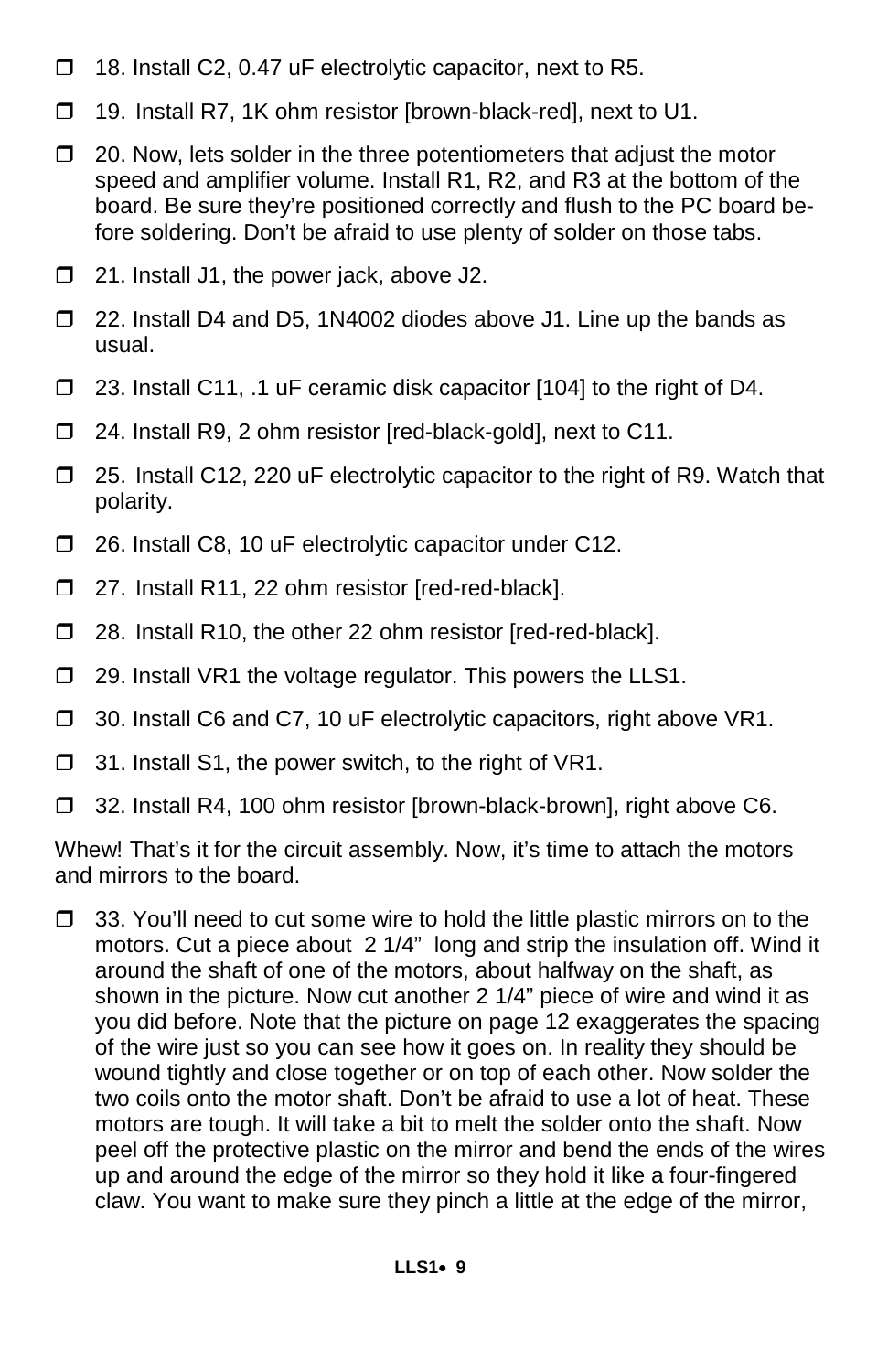### **LLS1 BOARD PARTS LAYOUT DIAGRAM**

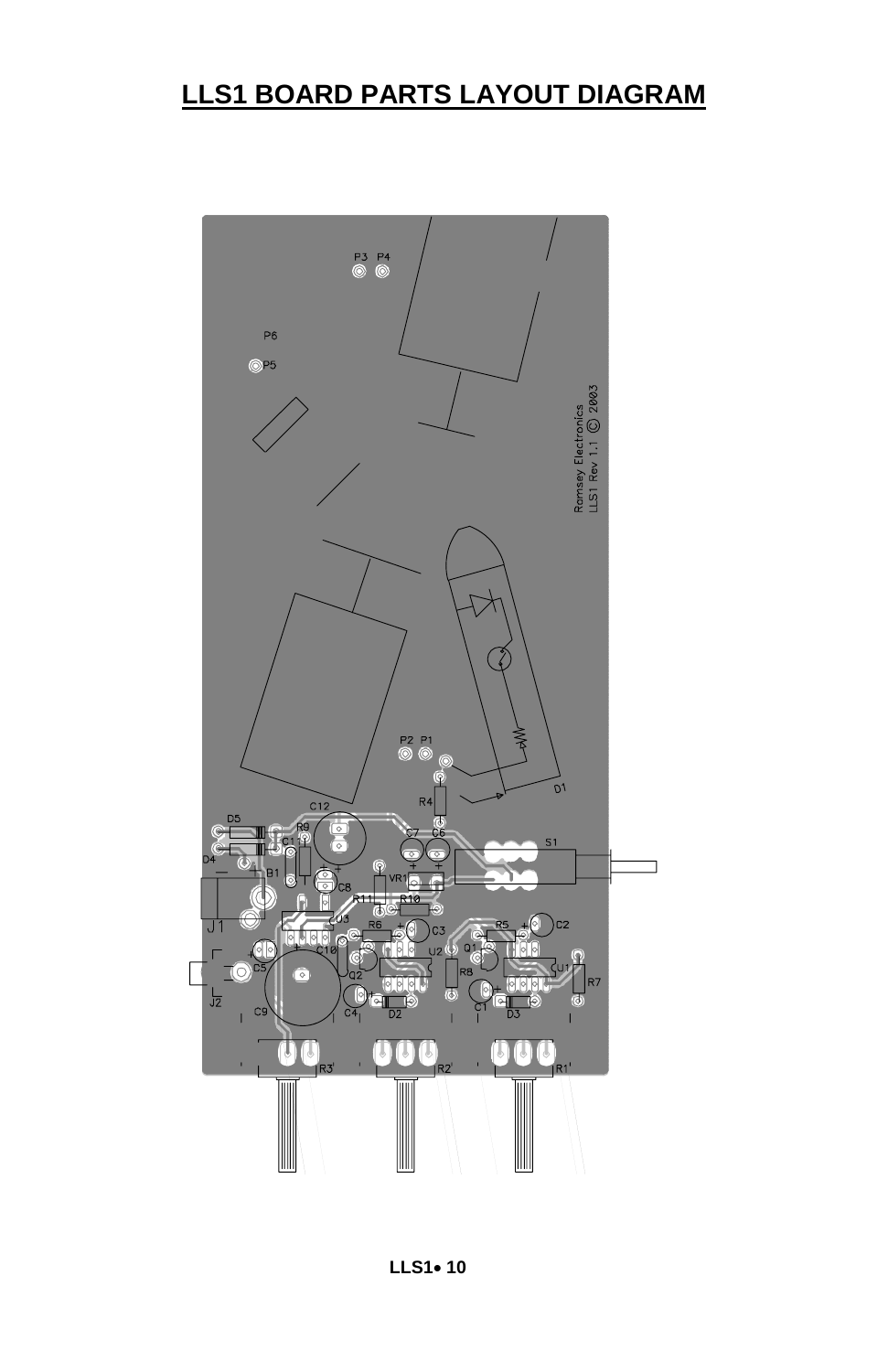### **LLS1 MAIN BOARD SCHEMATIC**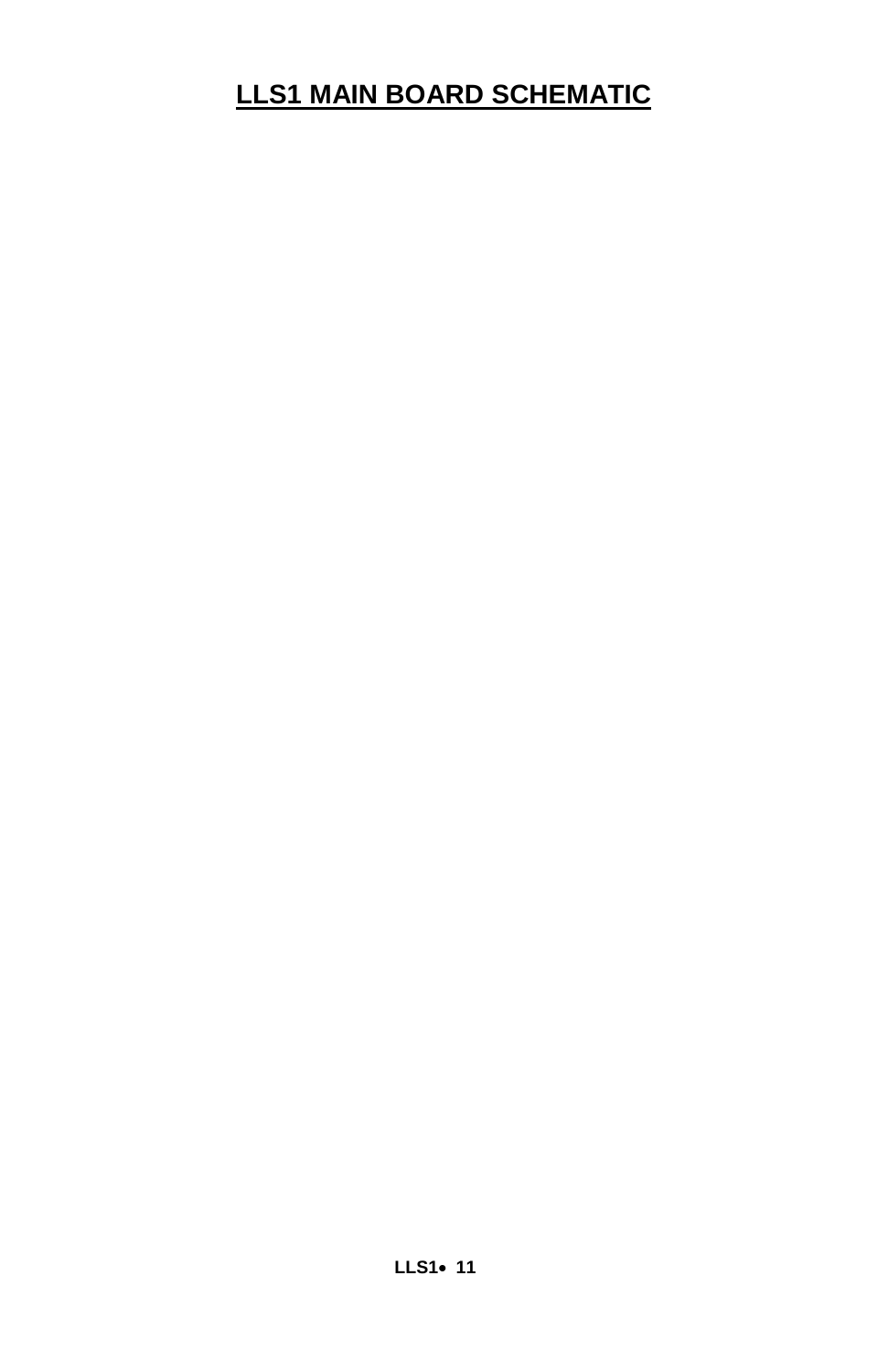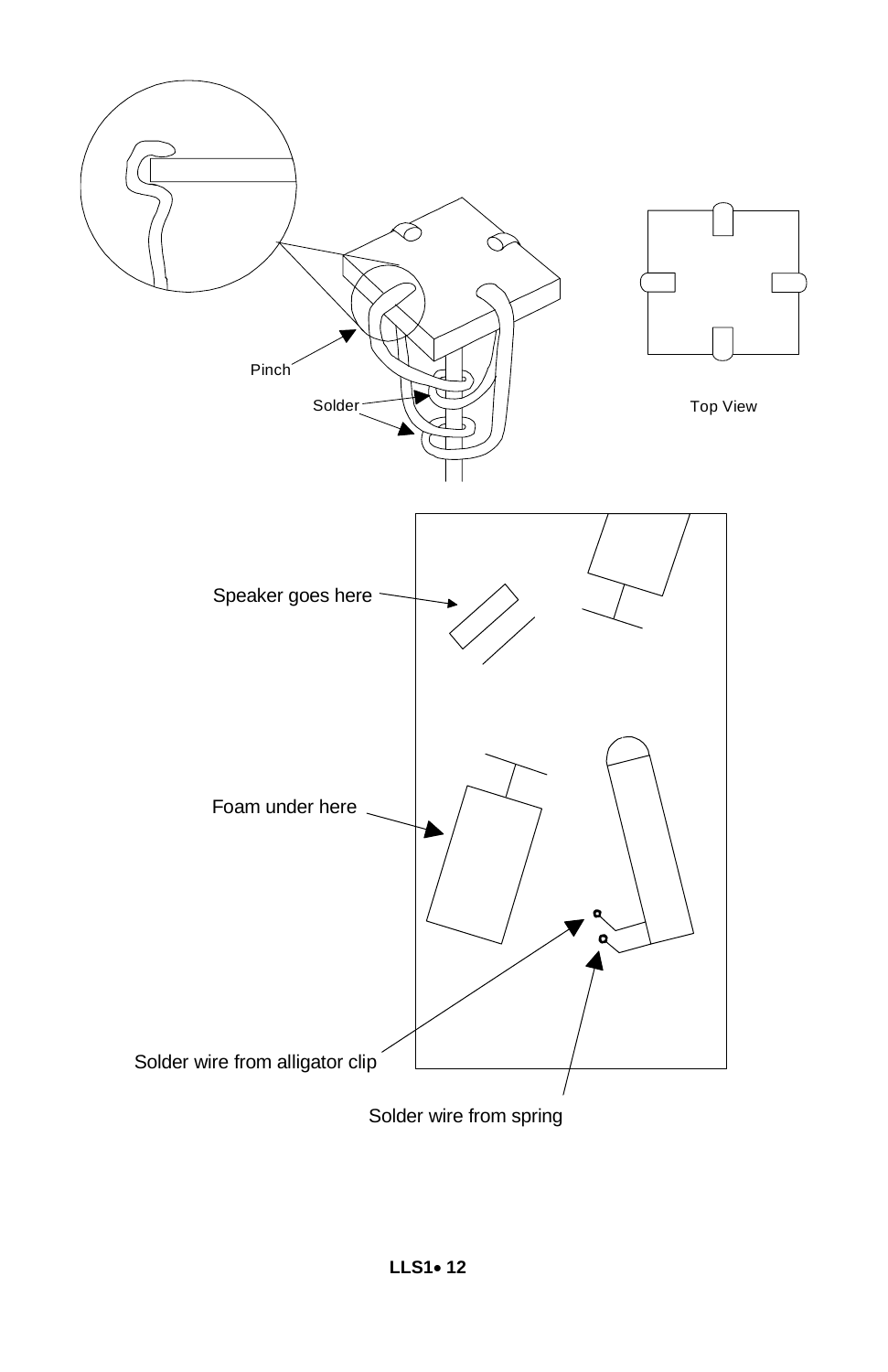so it is held securely. Remember, the mirrors are made out of polycarbonate; they won't break.

- $\Box$  34. Now, attach the small mirror to the other motor in the same way, except the two wire lengths are shorter: 1 3/4" each.
- $\Box$  35. Now you need to solder on power wires for the motors and speaker. Cut the red/black wire into thirds. Strip the ends and solder them onto the motor and speaker tabs. It doesn't matter which tab gets black or red wire.
- $\Box$  36. It is time to mount the motors to the board. Take the foam and cut it into three equal size rectangles. Put two of the foam pieces on top of each other on the board in the silkscreened box towards the center (next to the outline for the laser pointer) and put the motor with the big mirror on top of the foam pieces on the outline.
- $\Box$  37. Cut two lengths of wire, each about 4" long. Strip the ends and solder them on either side of the motor to hold it snugly down. Push down on the motor a little when you solder the wires so the foam is compressed just a little bit. This will ensure a snug fit. You can do this by soldering in the wires on one side of the motor, pushing down the motor a little, then soldering in the wires on the other side. You'll want this motor to point slightly downward toward the other motor.
- $\Box$  38. Solder down the other motor in the same way, except with no foam underneath, and cut the wires to 3 1/4" long.
- $\Box$  39. The last part to be mounted is the speaker. The speaker goes in the upper left hand corner of the board.
- $\Box$  40. The speaker sits upright with the edge of its magnet touching the rectangle on the board, and the edge of the cone touching the single line on the board. To secure the speaker so that it does not move use two pieces of double sticky foam tape (cut your included foam tape into three pieces; two for this step and a smaller piece the mirror you're going to mount to the speaker). Stick one under the edge of the speaker cone and one under the edge of the magnet. This allows the speaker to be held in place but also allows you to tweak its position when you're using the audio mode.
- $\Box$  41. You now need to solder the power wires on the speaker and two motors down to the board. The wires from the motor with the big mirror go into pads P2 and P1. The power wires on the motor with the small mirror go into pads P3 and P4. The speaker wires go into pads P5 and P6. For all of these, it doesn't matter which color wire goes in what hole. The color coding is there so you can switch them later if you want to reverse the motor directions.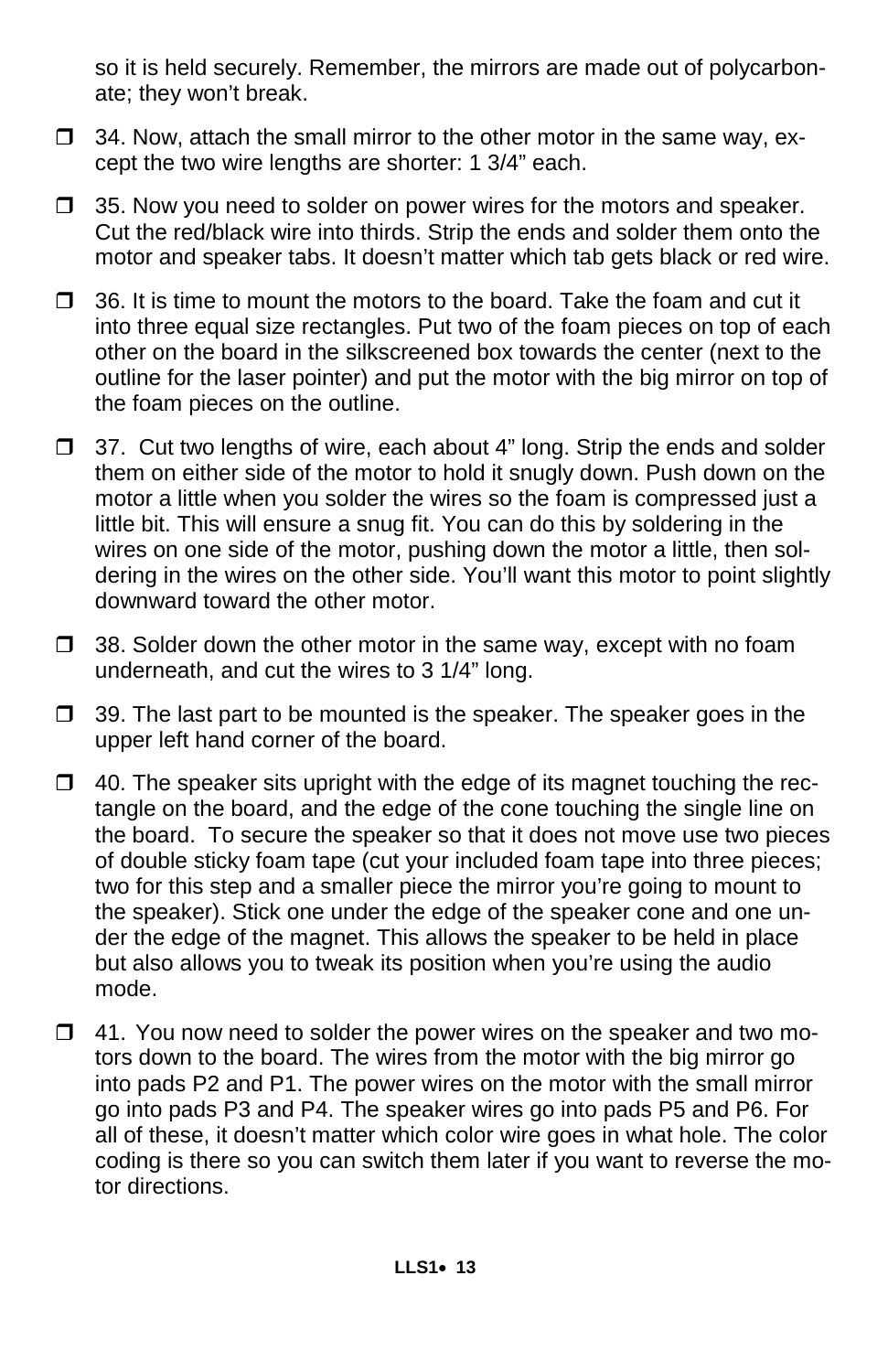- $\Box$  42. Soldering in the laser power wires is a little trickier. Unscrew the back of the pointer where the batteries go. You need to solder a wire on the spring in there. Cut a length of wire about 1 1/2 inches long. Strip both ends. Make a little hook on one end and hook it onto the spring inside the pointer. Reach your soldering iron in there and solder it. Be careful not to touch anything other than the spring with the soldering iron, otherwise meltage and burnage may occur (bad). Now solder the other end of the wire into the pad shown in the picture on the previous pages. DO NOT follow the silkscreen on the board or the parts layout diagram for this step; the silkscreen is incorrect. You must follow the diagram on page 12 for correct placement of the wires. Take the alligator clip and strip the end of the wire. Solder it into the pad shown in the same picture. Clip the clip end onto the laser pointer tube where the threads are. The body of the laser pointer is tied to +5 volts and the spring is ground.
- $\Box$  43. There's one last issue with the laser pointer. The power button is a momentary switch, so you will probably want a way to make it stay on for your light show. The best way is to take the included cable tie and cut a little piece, about 1/2" inch off the end. Put this on the button and attach the cable tie around the body of the laser pointer, over the button and the little cable tie cutoff piece. This should keep the button pressed so when you turn your kit's power on the laser will always be on.

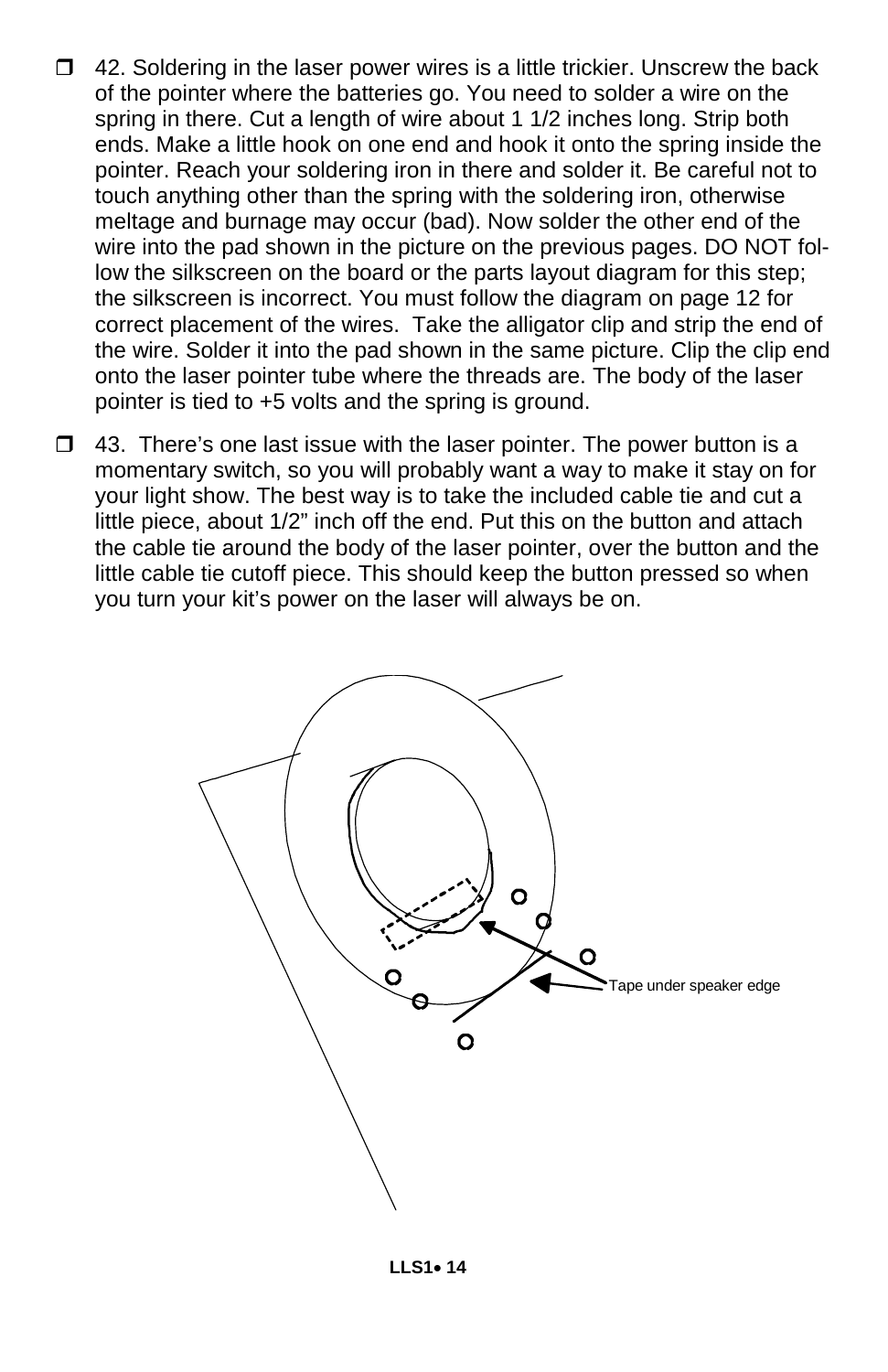- $\Box$  44. Now take two of the cable ties and the last piece of foam. Place the foam on the outline and use the cable ties to hold it down tight to the PC board.
- $\Box$  45. The last thing to attach are the rubber feet. Note the 4 large holes near the motor/laser pointer/speaker section of the PC board; this is where the rubber feet should be stuck. In at least one place you may have to stick a foot over a couple of solder joints but that shouldn't be a problem.

Okay, enough of all of this stuff. Let's turn it on!

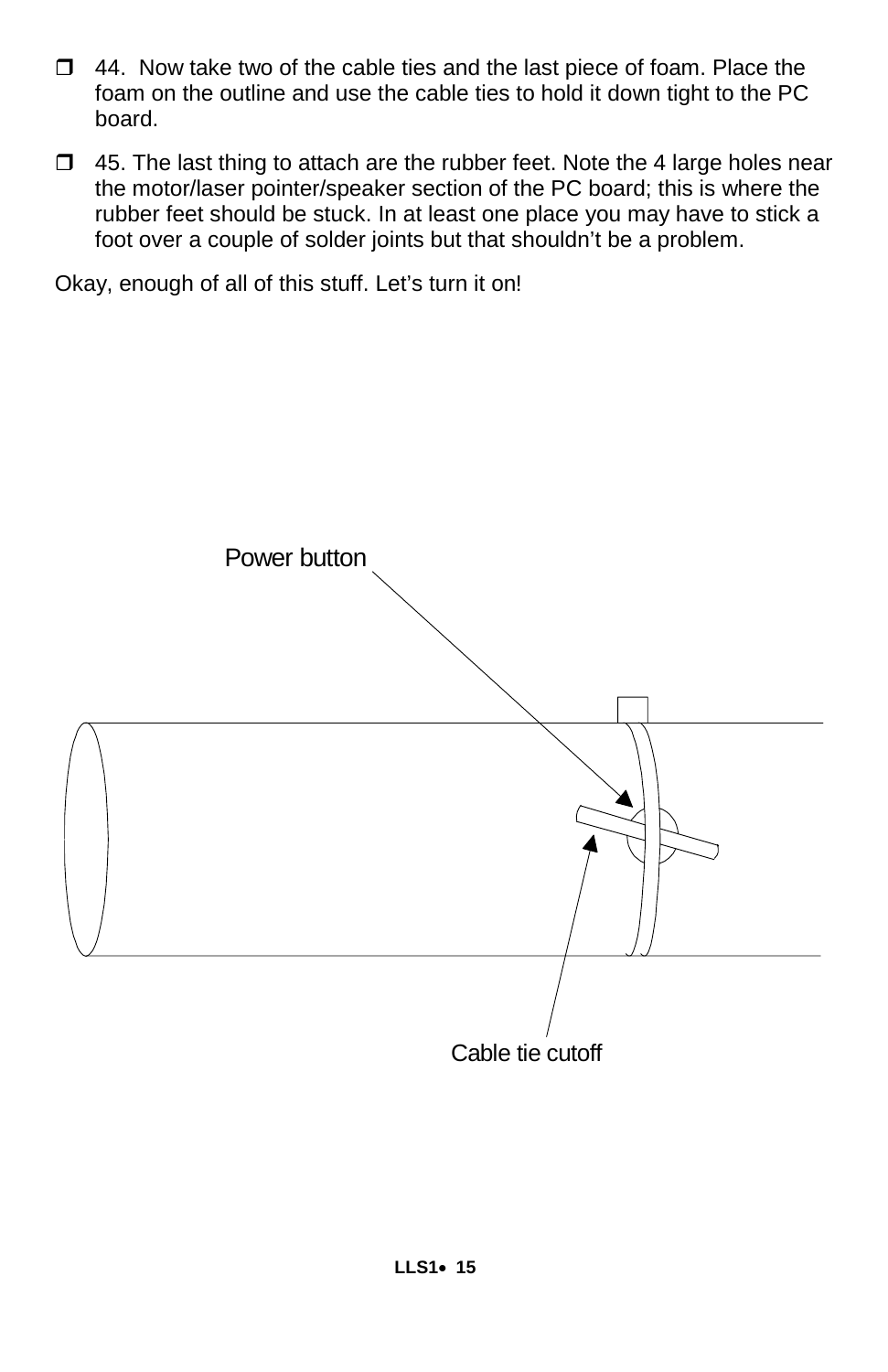#### **SETUP AND TESTING**

Plug in an 8-12V DC power supply into jack J1. Turn the kit on by pressing switch S1. Turn R1 and R2 up and down to vary the motor speed. Now that your laser is on and your motors are spinning, it's time to adjust the mirrors. You just want to make sure that the laser beam hits the little mirror, then bounces off the bigger mirror on the other motor. You want to make sure that the light falls as completely on the mirrors as possible and doesn't go off an edge. If it does your laser patterns will have a missing chunk. You can adjust the mirrors by turning and sliding the motors around a bit, and moving them towards and away from each other slightly. It may be necessary to unsolder the wires holding them to move them around. Once you get the two motor mirrors adjusted right, you need to stick the last big mirror onto the speaker cone. This is done with good ol' double stick foam tape. Cut the remaining piece into two little pieces and stick them on the back of the mirror as shown. Now LIGHTLY put the mirror on the speaker roughly where it is in the picture. The point here is that the laser light hits the mirror after it bounces off the second motor. You need to have your kit turned on with laser shining and motors running so you can tell when the speaker mirror is aligned properly. When you are sure you've got it right, push the mirror down a little more firmly so it stays. If you need to readjust it later just be careful to SLOWLY remove it so it doesn't tear off the speaker cone. When everything is cool, you should get a spirograph pattern on the wall that changes with motor speed. You can now plug a line level audio source into the RCA jack and the speaker will vibrate to the music, causing the mirror to jiggle and shake up the spirograph pattern. If everything is not cool, then I, the kit manual author, will rescue you in the next



section.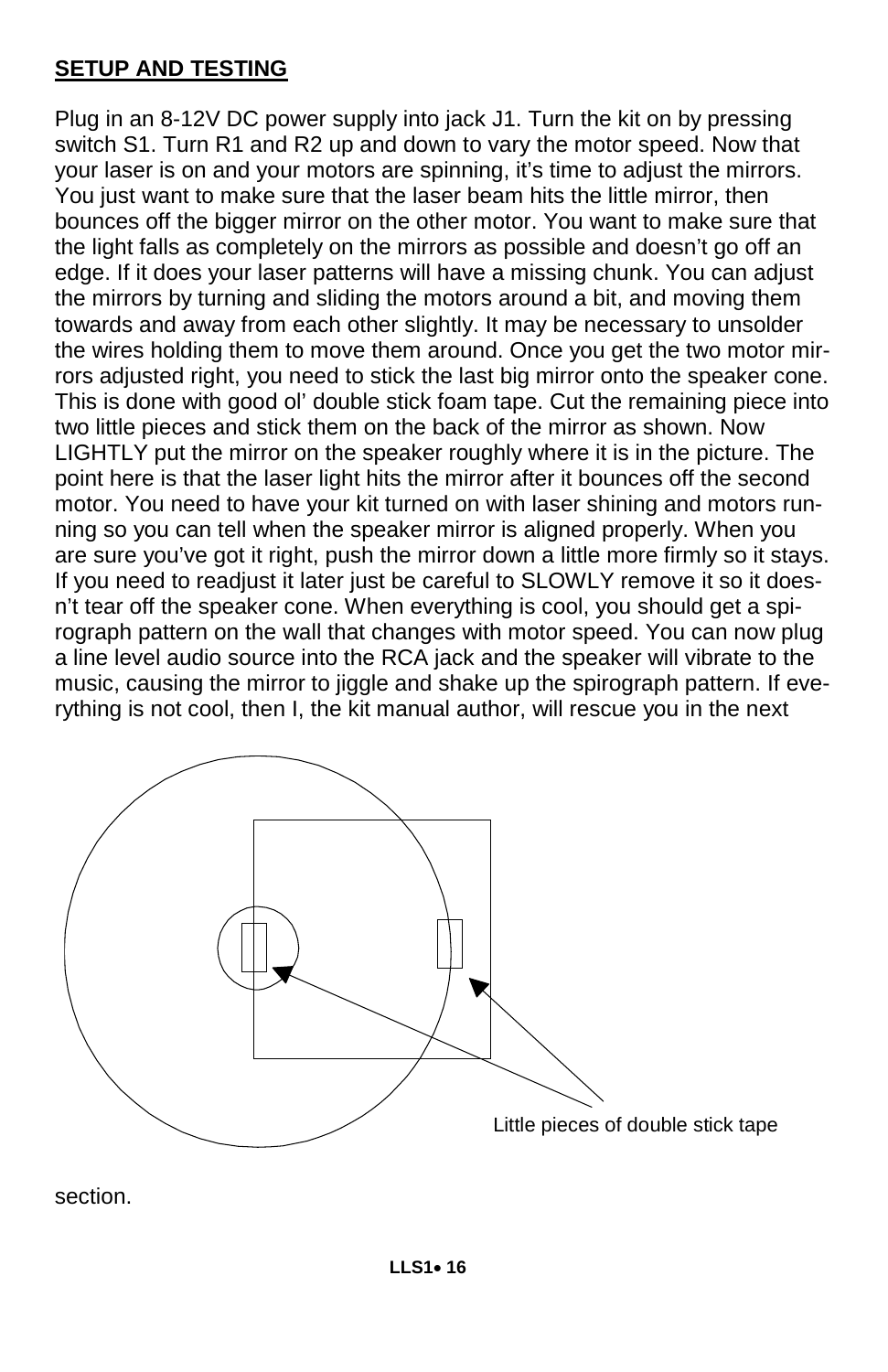#### **TROUBLESHOOTING GUIDE**

Okay, let's get the easy stuff out of the way first. If a motor isn't spinning, check the 555 timers and make sure they are in the right way. Next check transistors and diodes for proper orientation. Lastly, check the electrolytic caps. If the laser isn't on make sure you soldered that spring connection well, then push on the laser pointer button to make sure the cable tie is pushing the switch hard enough. If it isn't, tighten it up or fiddle with it until it pushes the button down well.

 Adjusting the mirrors is the tricky part of the kit. The two motors are the easiest and should be done first. After that the speaker mirror has to be adjusted. I find that the mirror sits a little higher than center and hangs off the speaker cone a little more than 1/8" inch. The important thing is that when the laser is running and the motors spinning, you can see the laser pattern on the speaker mirror and none of it hangs off. Note, do not direct the laser right into your eye as you adjust it.

#### **CONCLUSION**

We sincerely hope that you will enjoy the use of this Ramsey product. As always, we have tried to compose our manual in the easiest, most "user friendly" format that is possible. As our customers, we value your opinions, comments, and additions that you would like to see in future publications. Please submit comments or ideas to:

Ramsey Electronics Inc. Attn. Hobby Kit Department 590 Fishers Station Drive Victor, NY 14564

or email us at: techsupport@ramseymail.com

And once again, thanks from the folks at Ramsey!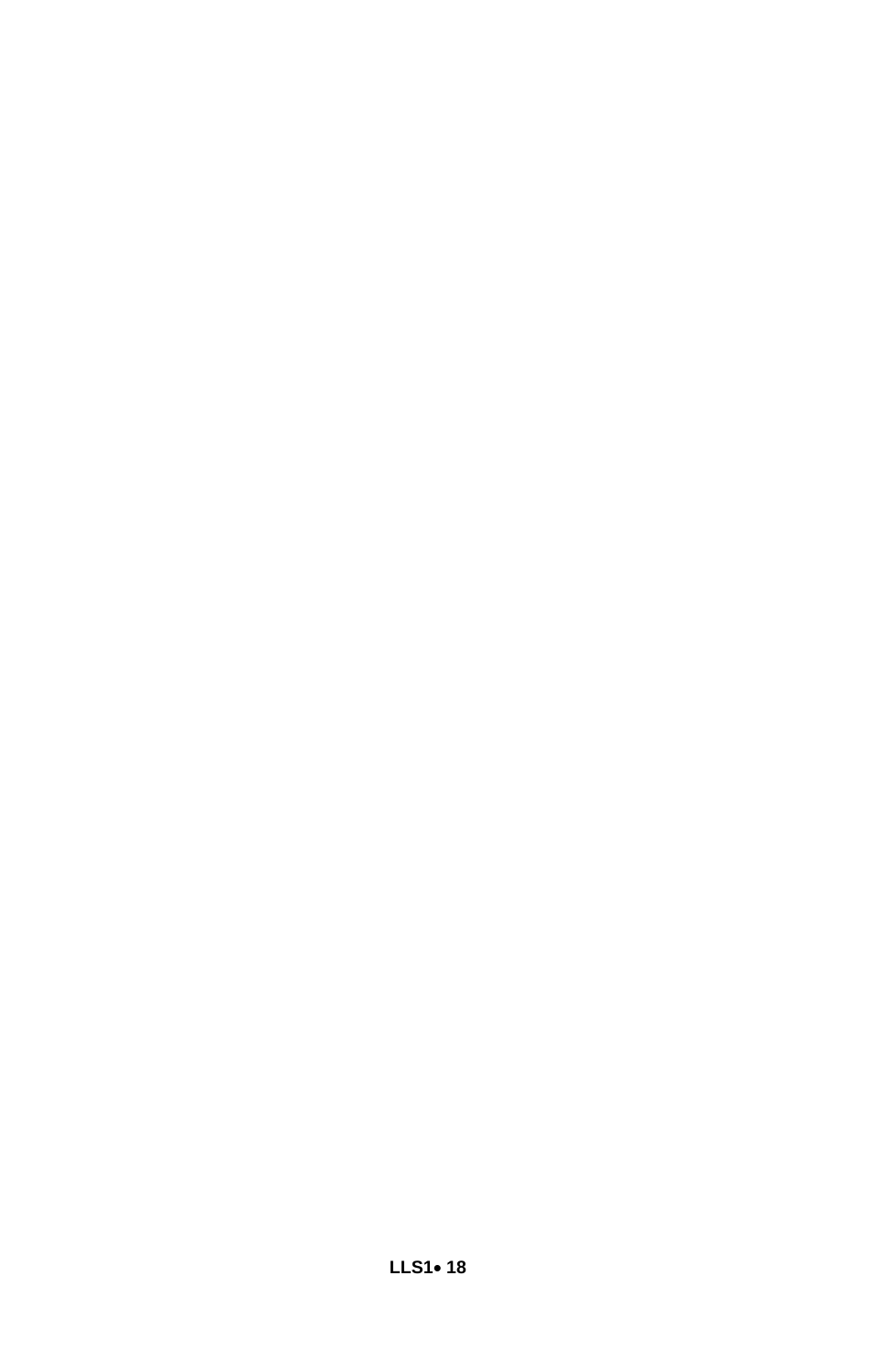#### *The Ramsey Kit Warranty*

#### **Please read carefully BEFORE calling or writing in about your kit. Most problems can be solved without contacting the factory.**

Notice that this is not a "fine print" warranty. We want you to understand your rights and ours too! All Ramsey kits will work if assembled properly. The very fact that your kit includes this new manual is your assurance that a team of knowledgeable people have field-tested several "copies" of this kit straight from the Ramsey Inventory. If you need help, please read through your manual carefully, all information required to properly build and test your kit is contained within the pages! However, customer satisfaction is our goal, so in the event that you do have a problem, take note of the following.

**1. DEFECTIVE PARTS:** It's always easy to blame a part for a problem in your kit, Before you conclude that a part may be bad, thoroughly check your work. Today's semiconductors and passive components have reached incredibly high reliability levels, and its sad to say that our human construction skills have not! But on rare occasions a sour component can slip through. All our kit parts carry the Ramsey Electronics Warranty that they are free from defects for a full ninety (90) days from the date of purchase. Defective parts will be replaced promptly at our expense. If you suspect any part to be defective, please mail it to our factory for testing and replacement. Please send only the defective part (s), not the entire kit. The part(s) MUST be returned to us in suitable condition for testing. Please be aware that testing can usually determine if the part was truly defective or damaged by assembly or usage. Don't be afraid of telling us that you 'blew-it', we're all human and in most cases, replacement parts are very reasonably priced.

**2. MISSING PARTS:** Before assuming a part value is incorrect, check the parts listing carefully to see if it is a critical value such as a specific coil or IC, or whether a RANGE of values is suitable (such as "100 to 500 uF"). Often times, common sense will solve a mysterious missing part problem. If you're missing five 10K ohm resistors and received five extra 1K resistors, you can pretty much be assured that the '1K ohm' resistors are actually the 'missing' 10 K parts ("Hum-m-m, I guess the 'red' band really does look orange!") Ramsey Electronics project kits are packed with pride in the USA. If you believe we packed an incorrect part or omitted a part clearly indicated in your assembly manual as supplied with the basic kit by Ramsey, please write or call us with information on the part you need and proof of kit purchase.

#### **3. FACTORY REPAIR OF ASSEMBLED KITS:**

To qualify for Ramsey Electronics factory repair, kits MUST:

- 1. NOT be assembled with acid core solder or flux.
- 2. NOT be modified in any manner.
- 3. BE returned in fully-assembled form, not partially assembled.

4. BE accompanied by the proper repair fee. No repair will be undertaken until we have received the MINIMUM repair fee (1/2 hour labor) of \$18.00, or authorization to charge it to your credit card account. 5. INCLUDE a description of the problem and legible return address. DO NOT send a separate letter; include all correspondence with the unit. Please do not include your own hardware such as non-Ramsey cabinets, knobs, cables, external battery packs and the like. Ramsey Electronics, Inc., reserves the right to refuse repair on ANY item in which we find excessive problems or damage due to construction methods. To assist customers in such situations, Ramsey Electronics, Inc., reserves the right to solve their needs on a case-by-case basis.

The repair is \$36.00 per hour, regardless of the cost of the kit. Please understand that our technicians are not volunteers and that set-up, testing, diagnosis, repair and repacking and paperwork can take nearly an hour of paid employee time on even a simple kit. Of course, if we find that a part was defective in manufacture, there will be no charge to repair your kit (But please realize that our technicians know the difference between a defective part and parts burned out or damaged through improper use or assembly).

**4. REFUNDS:** You are given ten (10) days to examine our products. If you are not satisfied, you may return your unassembled kit with all the parts and instructions and proof of purchase to the factory for a full refund. The return package should be packed securely. Insurance is recommended. Please do not cause needless delays, read all information carefully.